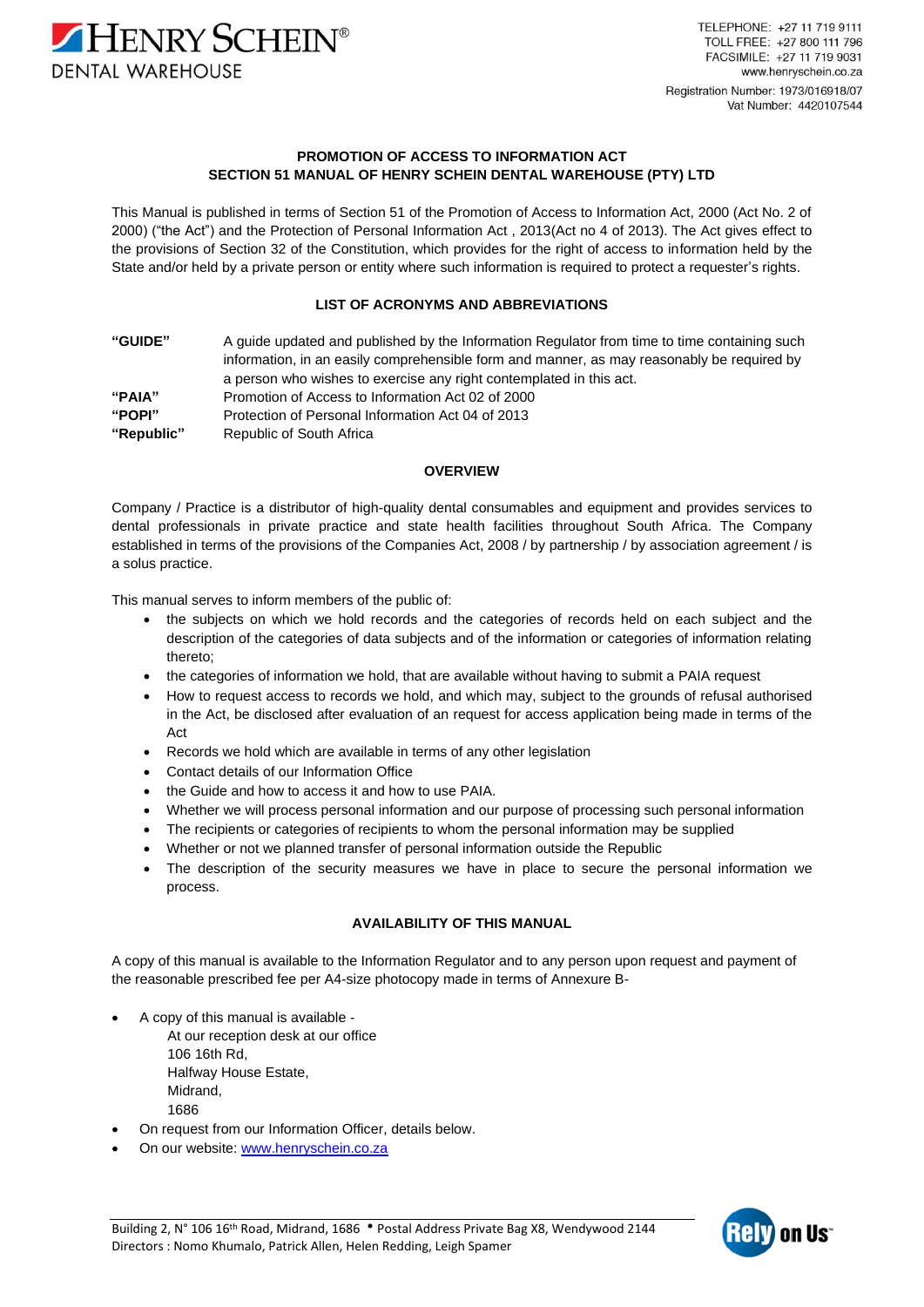

### **UPDATING OF THE MANUAL**

This Manual will be updated from time to time, as and when required, and as legislation changes.

### **OUR INFORMATION OFFICER**

Our Information Officer is: Leigh Spamer, Managing Director, 011 719 9111, leigh.spamer@henryschein.co.za

Our Deputy-Information Officer is: Charles Mandienga, Business Systems and Information Officer, 011 719 9111, [Charles.Mandienga@henryschein.co.za](mailto:Charles.Mandienga@henryschein.co.za)

Our National or Head Office:

| Postal Address:          | 106 16 <sup>th</sup> Road, Halfway House Estate, Midrand 1686 |
|--------------------------|---------------------------------------------------------------|
| <b>Physical Address:</b> | 106 16th Road, Halfway House Estate, Midrand 1686 Telephone:  |
|                          | 011 719 9111                                                  |
| Email:                   | leigh.spamer@henryschein.co.za                                |
| Website:                 | www.henryschein.co.za                                         |

# **HOW TO REQUEST ACCESS TO RECORDS HELD BY HENRY SCHEIN DENTAL WAREHOUSE ("THE COMPANY")**

Requests for access to records held by the Company must be made on the request form that are attached to this Manual or available from *our website or offices, or* from [Charles.Mandienga@henryschein.co.za:](mailto:Charles.Mandienga@henryschein.co.za), also attached hereto as **Annexure A**, **("Request Form").**

When a record is requested, the following will apply:

- Fees may be payable as prescribed by the PAIA Regulations.
- The Request Form must be completed by the Requester.
- **On the Request Form all details must be completed, including the right the requester wants to protect by requesting the information and WHY access to the information is required**.
- If the requester is acting on behalf of someone else, the signature of the other person as the one who has authorised the request, must be provided. In order to verify this, the Company may require further proof such as an identify document or may call the person whose information it is to verify that s/he has given permission for the other person to access the information on his/her behalf.
- The requester must state in which format (inspection of copy, paper copy, electronic copy, transcript, etc) s/he wants to access the information.
- If the record is part of another record, the requester will only be able to access the part(s) that pertains to the information s/he wants or is entitled to, and not the rest of the record.
- The Request will be acknowledged.
- An answer will be provided within 30 days, and if not granted, state the reasons for the denial with reference to the specific provisions in the Act.
- If the Requester is not satisfied, s/he may approach the courts within 30 days after the full or partial denial of access to the records.

# **THE GUIDE ISSUED BY THE INFORMATION REGULATOR: HOW THE PROMOTION OF ACCESS TO INFORMATION ACT WORKS**

Section 50 of the Act provides that a requester may be provided access to records of a private body, if the record is required for the exercise or protection of any rights. If a public body lodges a request, to access to a record of a private body for the exercise or protection of any rights, other than its rights, it must be acting in the public interest.

Requests under the Act must be made in terms of the procedures prescribed by the Act, at the fee prescribed by the Act.

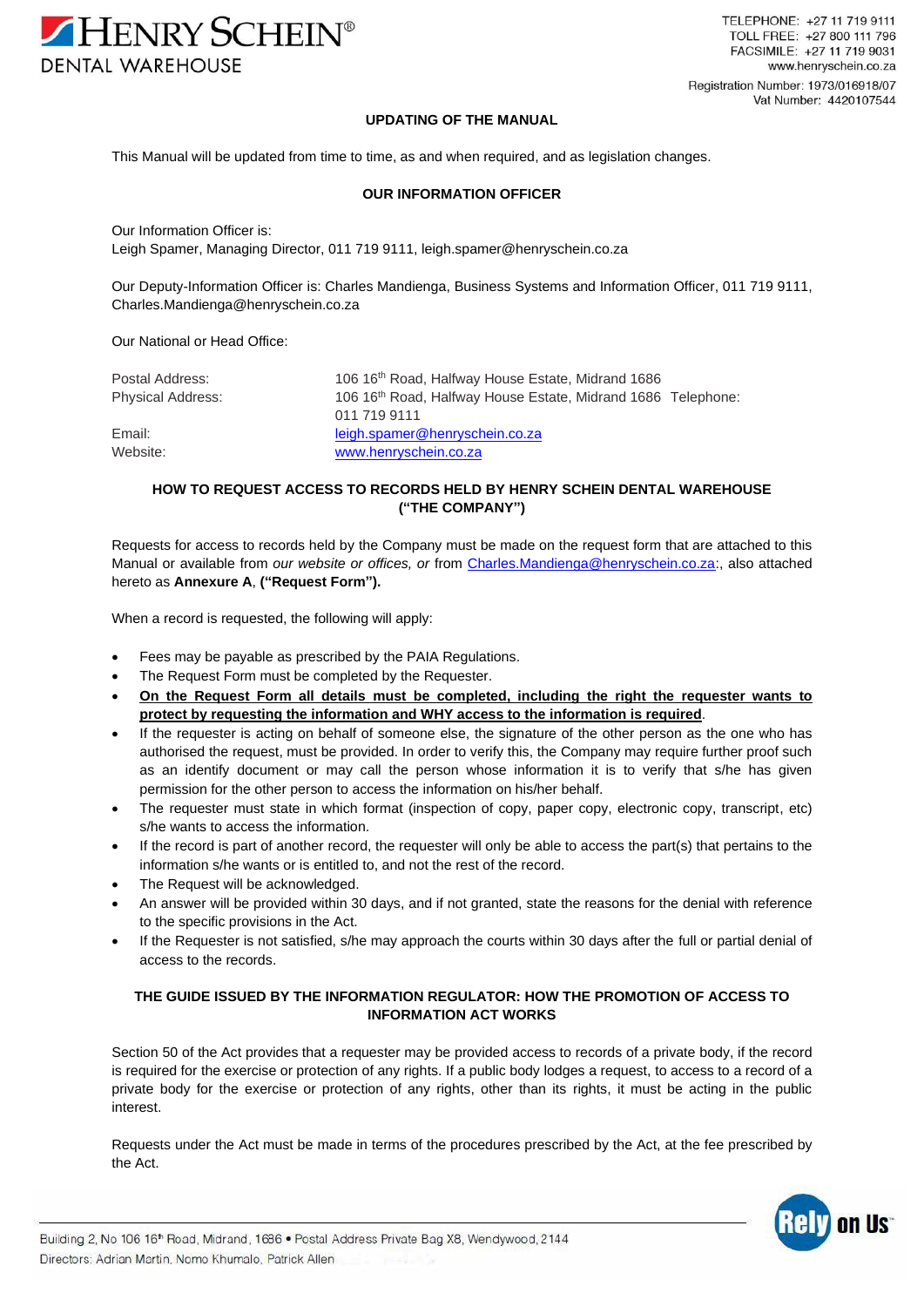

For further information on the Act and how it works the Information Regulator a Guide amended, updated and made available from time to time by the Information Regulator will be published by the Information Regulator in each official language and braille from time to time. The Guide can be:

- requested from the Information Officer and is available for inspection or copying during normal office hours in the languages it publishes it I;
- obtained from the website of the Information Regulator on <https://www.justice.gov.za/inforeg/> or inspected and/or copied during normal working hours.

The Guide contains a description of, among others:

- the objects of PAIA and POPIA;
- the postal and street address, phone and fax number and, if available, electronic mail address of
	- the Information Officer of every public body, and
		- o every Deputy Information Officer of every public and private body designated in terms of section 17(1) of PAIA and section 56 of POPIA;
- the assistance available from the Regulator in terms of PAIA and POPIA;
- all remedies in law available regarding an act or failure to act in respect of a right or duty conferred or imposed by PAIA and POPIA, including the manner of lodging
	- o a complaint to the Regulator; and
	- $\circ$  an application with a court against a decision by the information officer of a public body, a decision on internal appeal or a decision by the Regulator or a decision of the head of a private body;
- the regulations made in terms of section 92, which provide that the Minister may by Gazette make certain regulations, including matters related to fees.

# **VOLUNTARY DISCLOSURE**

The following information is made known automatically and persons do not have to fill out a form to request such information:

- POPI Policy available on website and upon request
- This Manual available on website and upon request
- Product Information and price lists available upon request
- Information about the company, its operations, objectives and the likes available upon request
- Company Address and Contact Information available on website and upon request
- Designation and numbers of key designations for business purposes available upon request

# **RECORDS AVAILABLE IN TERMS OF LEGISLATION**

Information is available in terms of the following legislation, subject to conditions set by such laws. As legislation changes from time to time, and new laws may stipulate new matters and extend the scope of access by persons specified in such entities, this list should be read as not being a final and complete list.

| <b>Category of Records</b>                                                                                   | <b>Applicable Legislation</b>                    |
|--------------------------------------------------------------------------------------------------------------|--------------------------------------------------|
| Memorandum of incorporation, shareholders agreement,<br>share offers and sale agreements, minute books, etc. | Companies Act 71 of 2008                         |
| PAIA Manual                                                                                                  | Promotion of Access to Information Act 2 of 2000 |
| Financial and staff records                                                                                  | Income Tax Act 58 of 1962                        |
| VAT invoices                                                                                                 | Value Added Tax Act 89 of 1991                   |
| Information that must be disclosed to employees under<br>the LRA                                             | Labour Relations Act 66 of 1995                  |
| Leave, overtime,                                                                                             | Basic Conditions of Employment Act 75 of 1997    |
| All employment policies and practices and its analyses.                                                      | Employment Equity Act 55 of 1998                 |

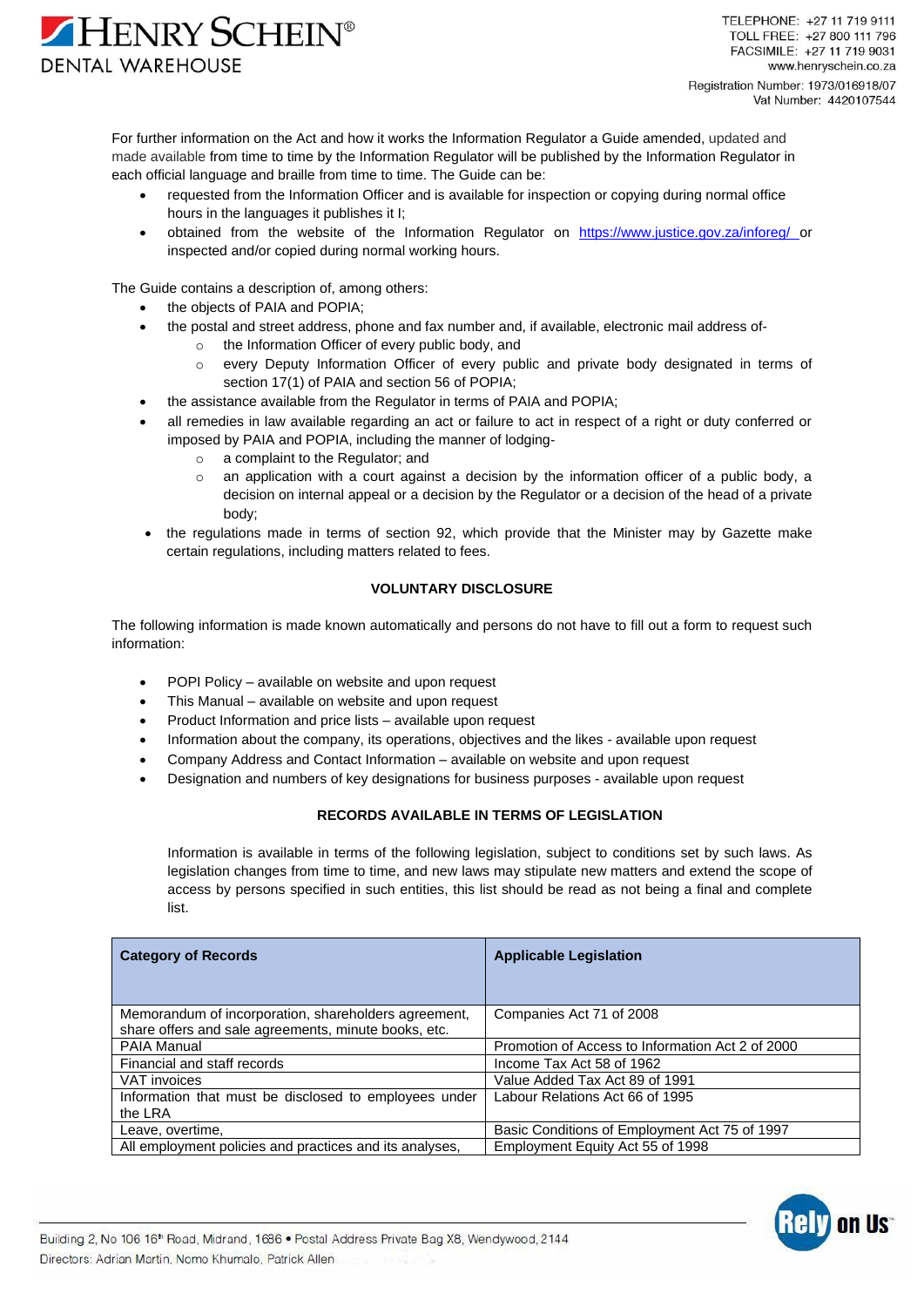Vat Number: 4420107544

| Training plans and records                                                                                 | Skills Development- and Skills Development Levies Act 9<br>of 1999    |
|------------------------------------------------------------------------------------------------------------|-----------------------------------------------------------------------|
| Submissions and reports                                                                                    | Unemployment Insurance Act 63 of 2001                                 |
| Claims and reports to the Compensation Fund                                                                | Compensation for Occupational Injuries and Disease Act<br>130 of 1993 |
| Occupational Health and Safety committee records,<br>Health and Safety Officer records.                    | Occupational Health and Safety Act of 85 of 1993                      |
| Electronic records (emails, agreements, financial records)                                                 | Electronic Communications and Transactions Act 25 of<br>2002          |
| All records pertaining to direct consumer interactions or<br>directed to the public as potential consumers | Consumer Protection Act 68 of 2008                                    |
| Records as required under the BB BEE Codes                                                                 | Broad-based Black Economic Empowerment Act 53 of<br>2003              |
| Credit records                                                                                             | National Credit Act 34 of 2005                                        |
| POPI Gap Analysis, POPI Framework/Policy, consents to                                                      | Protection of Personal Information Act 4 of 2013                      |
| processing, Data retention, archiving and destruction<br>policy                                            |                                                                       |
| Consents, permits, reports by OHSC                                                                         | National Health Act 61 of 2003                                        |
| Submissions, permits, reports, correspondence                                                              | Medicines and Related Substances Act 101 of 1965                      |
| Consents                                                                                                   | Children's Act 38 of 2005                                             |
| Consents and interactions with facilities                                                                  | Mental Healthcare Act 17 of 2002                                      |
| Consents and records                                                                                       | Choice on Termination of Pregnancy Act 92 of 1996                     |
| Consents and records                                                                                       | Sterilisation Act 44 of 1998                                          |
| Registrations and compliance records                                                                       | Health Professions Act 56 of 1974                                     |
| Registrations and compliance records                                                                       | Pharmacy Act 53 of 1974                                               |
| Registrations and compliance records                                                                       | Nursing Act 33 of 2005                                                |
| Claims, negotiation records                                                                                | Medical Schemes Act 181 of 1998                                       |
| Information submitted to- or requested by the Competition<br>Commission, Health Market Inquiry.            | Competition Act 89 of 1998                                            |

# **DESCRIPTION OF THE SUBJECTS ON WHICH THE BODY HOLDS RECORDS AND CATEGORIES OF RECORDS HELD ON EACH SUBJECT BY HENRY SCHEIN DENTAL WAREHOUSE PTY LTD**

We hold records in the categories listed below. **The fact that we list a record type here does not necessarily mean that we will disclose such records**, and all access is subject to the evaluation processes outlined herein, which will be exercised in accordance with the requirements of the Act.

**Internal records relating to our business as a Company**, which includes our founding and other documents (e.g. registration as a Company), minutes and policies; annual and other reports; financial records; operational records, policies and procedures; contracts; licences, trademarks and other intellectual property; production, marketing records; other internal policies and procedures; internal correspondence; statutory records; insurance policies and records; records relating to the Board of Directors and Shareholders; etc.

**Personnel (employee) records,** which includes records of temporary/fixed term/part-time/permanent employees, locums, associates, contractors, partners, directors (executive and non-executive). Records include personal files, records third parties have provided to us about their / our staff; employment contracts, conditions of employment; workplace policies; disciplinary records; termination records; minutes of staff meetings; performance management records and systems and all employment-related correspondence.

**Supplier and service provider records**, which includes supplier registrations; contracts; confidentiality agreements and non-disclosure agreements, communications; logs; delivery records; commissioned work; and similar information, some of which might be provided to us by such suppliers and providers under service- and other contacts.

**SAHPRA and Technical records**, which includes applications, approvals, updates on products and licences, manuals, logs, electronic and cached information, health professional council / statutory body records, approvals, conditions and requirements, trade association information and similar product information.

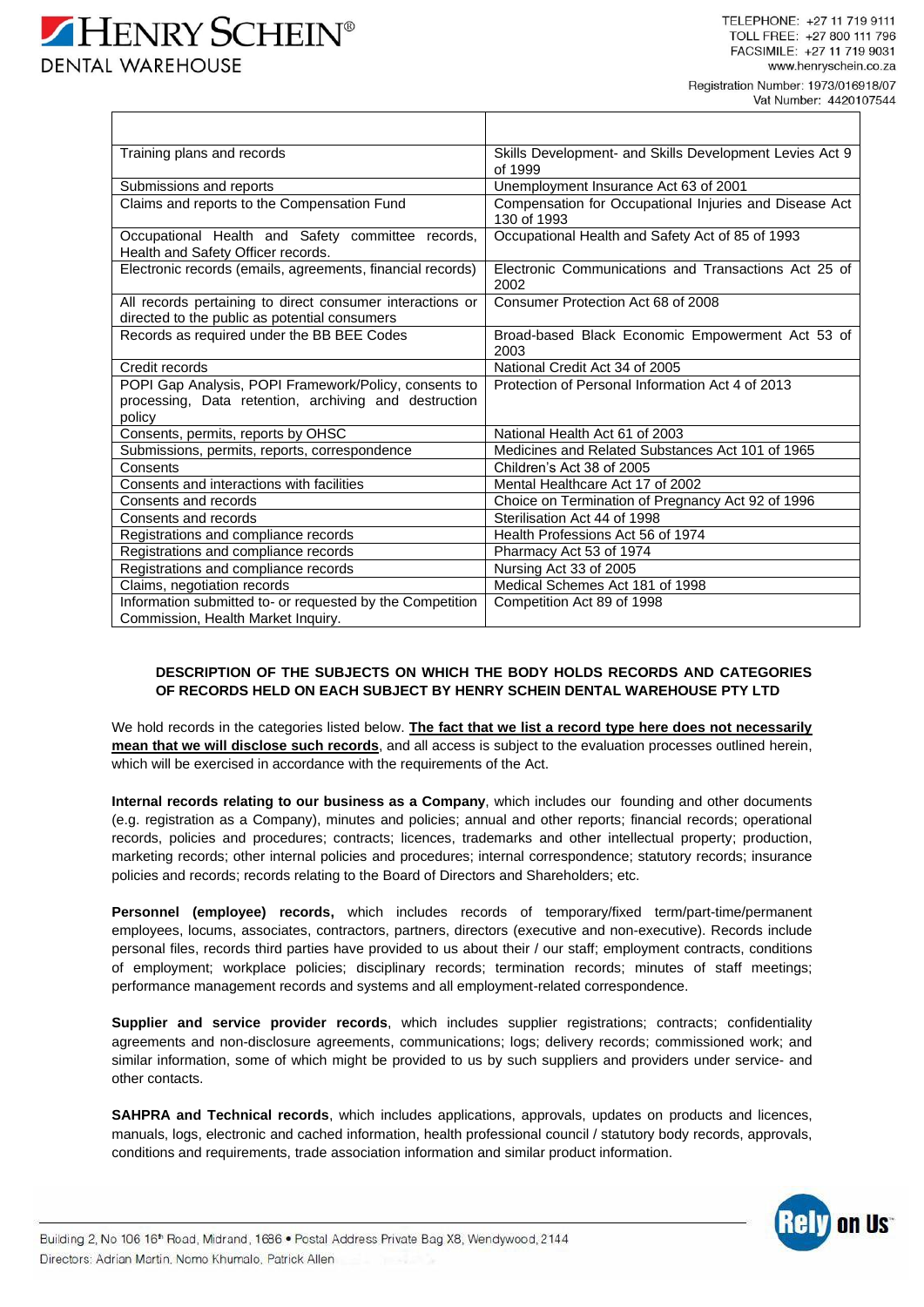

**Third party information**, which may be in our possession, but which would be subject to the conditions set in relation to such possession and use or purpose limitations.

**Environment and market information**, which include information bought; publicly available information; commissioned information which pertains to the specific sector and market of our business and factors that affect the business; information relating to professional and healthcare environment.

## **CATEGORIES OF RECIPIENTS OF PERSONAL INFORMATION**

We may share relevant personal and health information with our Operators, i.e. those who manage parts of our business on our behalf and may have to supply personal information to entities authorised to receive, request and process such information:

| <b>Category of personal information</b>              | Recipients or Categories of Recipients to whom the<br>personal information may be supplied |
|------------------------------------------------------|--------------------------------------------------------------------------------------------|
| Identity number and names, for criminal checks       | South African Police Services                                                              |
| Patient details, healthcare provider details         | SAHPRA, HPCSA, SAPC, SANC                                                                  |
| Credit and payment history, for credit information   | Credit Bureaus, NCR                                                                        |
| For CPD and training accreditation purposes          | HPCSA, SAPC, SANC                                                                          |
| Adverse event reports, quality complaints            | <b>SAHPRA</b>                                                                              |
| Race, gender, nationality of staff and others        | <b>BEE Consulting and Rating Agencies</b>                                                  |
| Identity numbers, race, gender, nationality of staff | Government Authorities (DOH, Employment, SARS and<br>labour)                               |

#### **PLANNED TRANS-BORDER FLOW OF PERSONAL INFORMATION**

The Company does have planned trans-border flow of personal information.

- Financial Reporting to overseas holding companies
- Supplier information and bank details held with the bank HSBC
- Customer information on a sales reporting tool Phocas
- Reporting of sales by customer to overseas suppliers
- Customer information on documents when goods are delivered to other countries

# **PURPOSE OF THE PROCESSING OF THE RECORDS REFERRED TO**

The purpose of processing the information contained in the records listed above, is:

In relation to **the business/internal records**: For good corporate governance and to comply with business-, financial-, Companies- and tax legislation.

In relation to **Employees**: for retention of employment records as legislated and execution of employer/employee agreements and labour legislation.

In relation to **Suppliers and Service Providers**: for record retention as legislated and for the execution of the supplier- and service level agreements.

# **THE SUITABILITY OF THE INFORMATION SECURITY MEASURES**

The Company stores information electronically and physically as follows:

- Electronic information is secured by firewalls, anti-virus and password secured access, set out IT standard used.
- Electronic information on shared drives operate on access control and permissions, accidental access must be reported to the Information Officer and IT immediately.

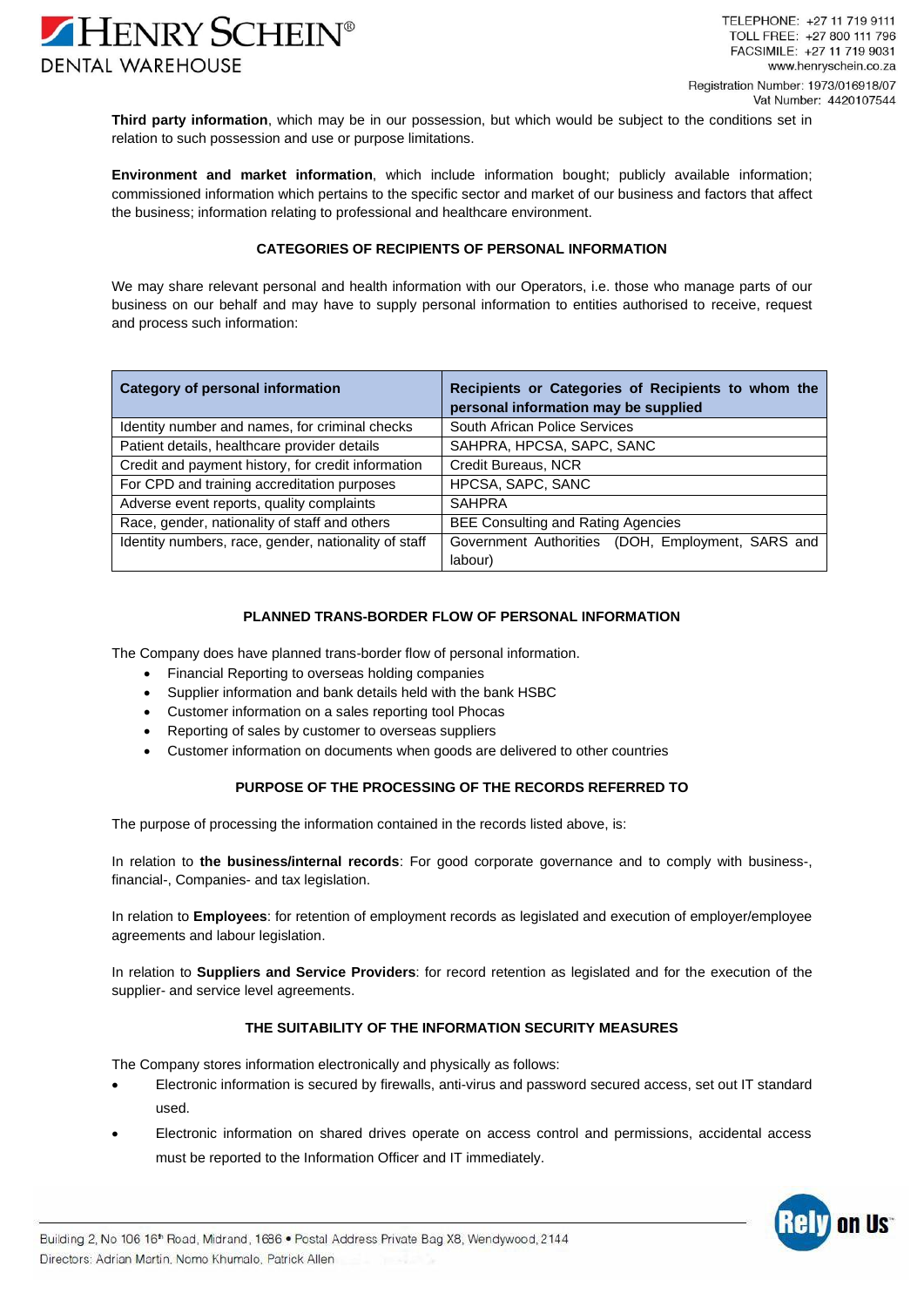# HENRY SCHEIN® **DENTAL WAREHOUSE**

- No information, including personal information, may be downloaded from shared drives onto device hard drives or any external device.
- Physical records are kept as follows:
	- o Documents supporting bank payments (excluding e-wallets and monthly payroll; i.e. invoices and statements from creditors; expense claims of employees, documents supporting donations etc.) are filed and locked in secure cabinets. Approximately once a year documents are sent to a thirdparty service provider for storage, where they are destroyed after 5 years.
	- o Invoices and statements from creditors are filed and locked in secure cabinet. Approximately once a year documents are sent to a third-party service provider for storage and archiving, where they are destroyed after 5 years
	- o Customer application forms are scanned and saved electronically. The hard copy is destroyed once the scanned copy is saved electronically.
	- o Vendor application forms, as well as shipping documents, are filed and stored in cabinets. Approximately twice a year documents are sent to third-party service provider for Storage, whereafter they are destroyed after 5 years.
	- o Warehouse documents such as picking slips are filed and stored in a section of the warehouse. Approximately twice a year documents are sent to third-party service provider for Storage, whereafter they are destroyed after 5 years.
	- o Quality records are kept in the cabinets and boxes in the regulatory department's lockable office. Approximately once a year documents are sent to third-party service provider for Storage, whereafter they are destroyed after 5 years.
	- o Employee records are filed by the HR Service provider in lockable offices. The Service Provider's offices are situated in a different section of the same building leased by the Company. The documents are kept in the same office, until a 3 year period after employees leave (after a period these are handed to the Company for destruction).

The Company has a written operator agreement in place with the third-party service provider that ensures that the service provider complies with its obligations as an operator as required under POPI.

- There are security cameras installed in certain key areas, notices are put up to this effect and staff contracts include such surveillance as part of the conditions of employment. All such recordings are stored off-site and will only be accessed in cases of alleged breaches of processing, including unlawful access or destruction, of personal information.
- The office building is accessed through a single entrance, which requires the sign in of visitors entering for security reasons. The gate is manned with security personnel and boom gate, which is locked at night. The security company act as an Operator and an Operator agreement is in place, ensuring that no personal information provided is stored for longer than necessary and are permanently destroyed after its use. Frequent visitor information is stored indefinitely at the security company in full compliance with the provisions of the POPI Act, or until a contract or assignment comes to an end. The instruction for destruction or return of such information to the security company is provided by Information Officer to the Head if IT and Facilities: ESA
- Regular verification that the safeguards in place are effectively implemented and continually updated in response to any new risks or deficiencies;
- Notification in writing to the affected Data Subjects and reporting to the Information Regulator, should the Personal Information relating to the Data Subject be compromised or should there be a suspicion that the

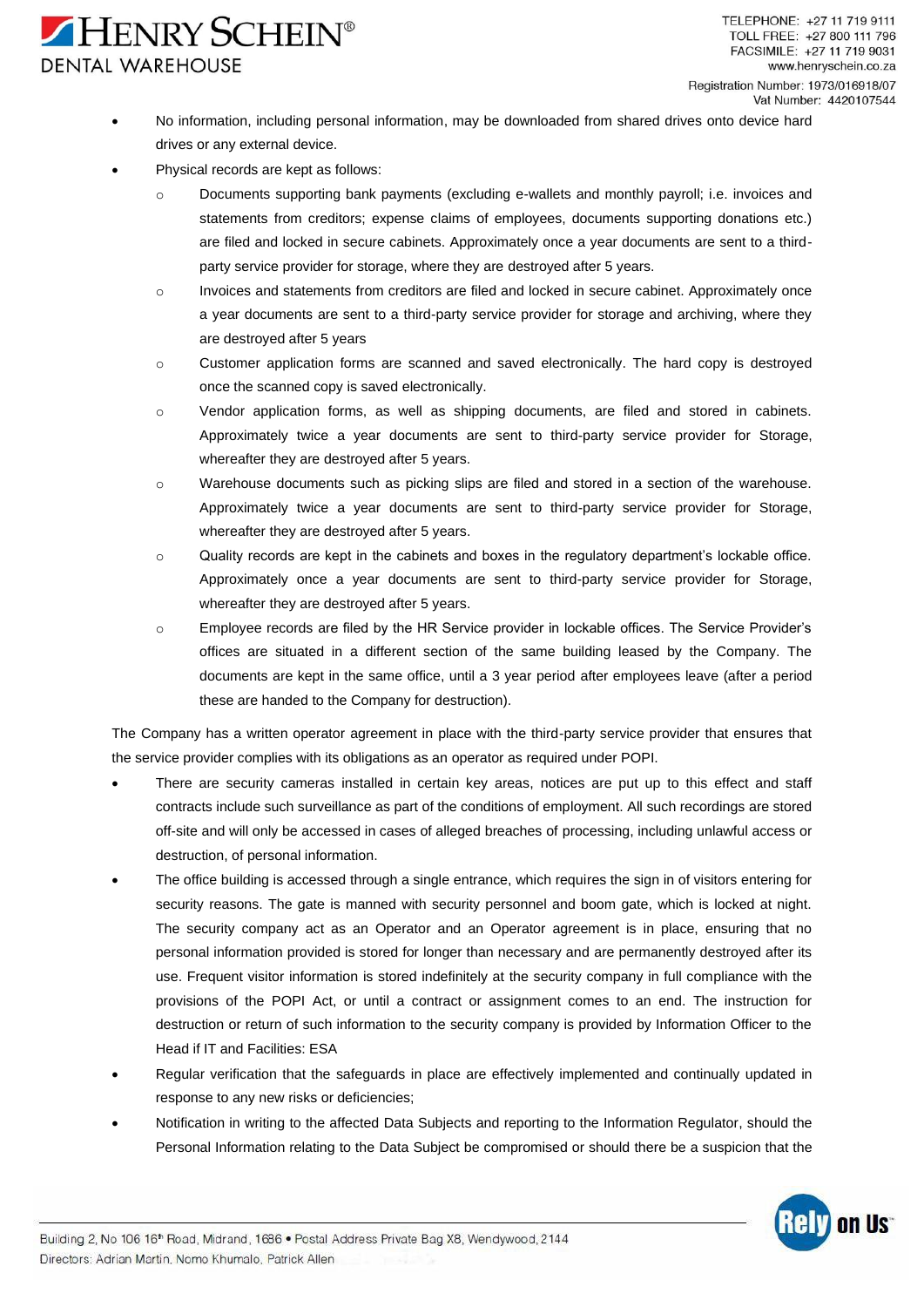

Personal Information is compromised, this includes loss of a device containing Personal Information whether belonging to Henry Schein Dental Warehouse or private and unintended deletion Personal Information. Notification may have to be made to the Information Regulator. All security and access breaches or suspected or potential breaches of personal information must be reported to the Information Regulator or hi/her designated Deputy immediately after such breach or potential; breach becomes known.

# **PRESCRIBED FEES**

The following applies to request other than personal requests:

- The requestor is required to pay the prescribed fee of R50 before the request will be processed.
- If the preparation of the record requested requires more than the prescribed 6 (six) hours, a deposit of not more than one third of the access fee which would be payable if the access was granted, shall be payable.
- The requestor may lodge an application with a court against the tender/payment of the request fee and/or deposit.
- Records may be withheld until fees have been paid.
- The latest fee structure is available on the website of the SAHRC at [www.sahrc.org.za](http://www.sahrc.org.za/) and attached hereto as **Annexure B.**

## **OUTCOME OF REQUEST AND COMPLAINTS**

- If the Requester is not satisfied, s/he may may lodge a complaint to the Information Regulator in terms of the prescribed form or an application with a court within 30 days after the full or partial denial of access to the records.
- Note that the principle of severability may apply, i.e. information that are protected from disclosure (.e.g. third party confidential information, business financial information, etc.) may be redacted or removed from the copy of the record.

This manual is signed by Leigh Spamer on 24<sup>th</sup> November 2021

Information Officer

\_\_\_\_\_\_\_\_\_\_\_\_\_\_\_\_\_\_\_\_\_\_\_

## **ANNEXURE A:**

# **REQUEST FOR ACCESS TO RECORD OF PRIVATE BODY**

[\(Section](http://www.mylexisnexis.co.za/nxt/gateway.dll/jilc/kilc/xjsg/1tsg/3tsg/fwmsb/wxmsb#g1) 53 (1) of the Promotion of Access to Information Act, 2000 stel (Act [No. 2 of 2000\)](http://www.mylexisnexis.co.za/nxt/gateway.dll/jilc/kilc/xjsg/1tsg/3tsg/fwmsb#g0))

[\[Regulation 10\]](http://www.mylexisnexis.co.za/nxt/gateway.dll/jilc/kilc/xjsg/1tsg/6tsg/6jvsb/7jvsb/kkvsb#g0)

**A. Particulars of private body**

The Head:

#### **B. Particulars of person requesting access to the record**

(*a*) *The particulars of the person who requests access to the record must be given below.* (*b*) *The address and/or fax number in the Republic to which the information is to be sent must be given.* (*c*) *Proof of the capacity in which the request is made, if applicable, must be attached.*

Full names and surname: Identity number: Postal address:

Fax number:

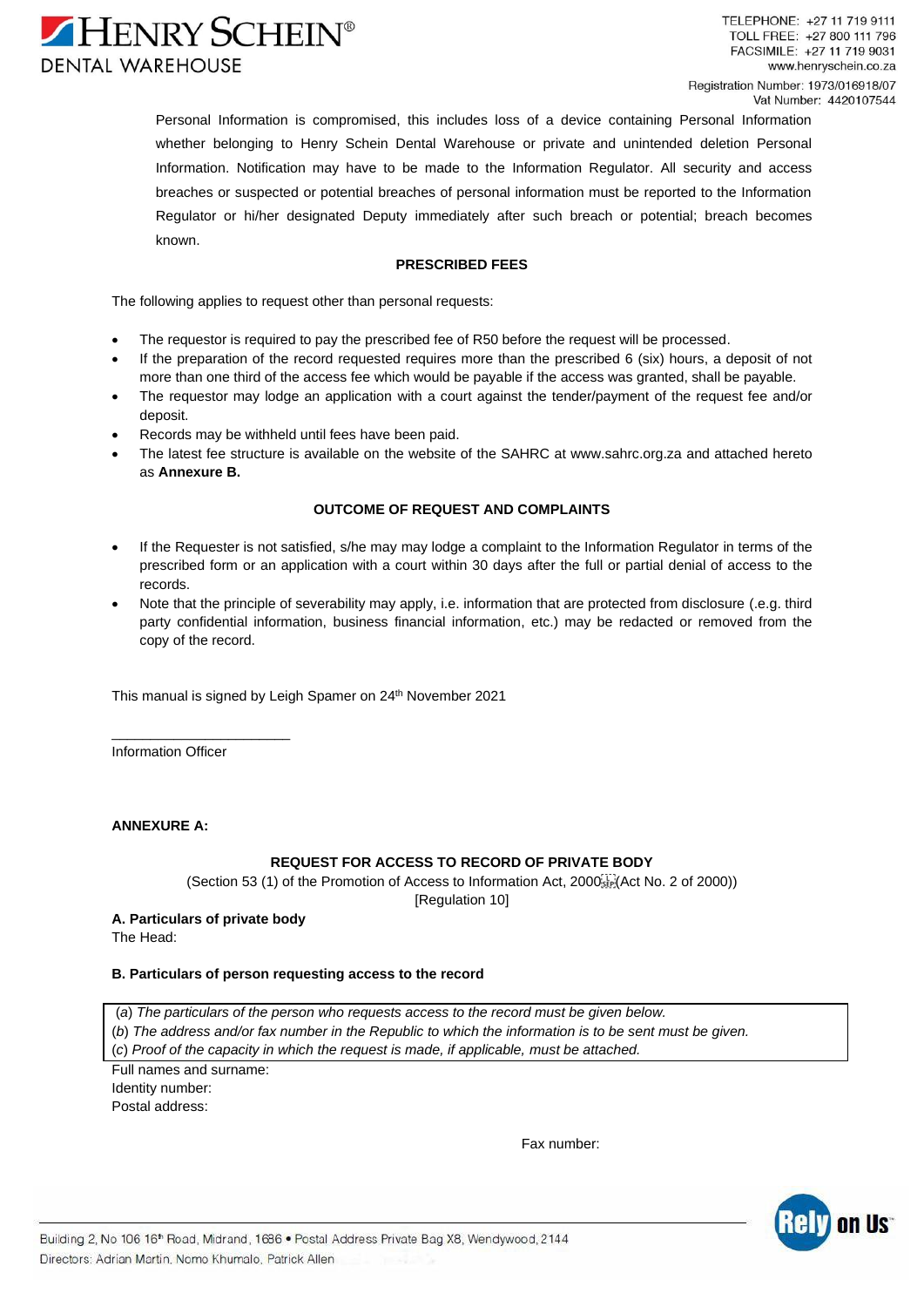

Telephone number:

E-mail address:

Capacity in which request is made, when made on behalf of another person:

#### **C. Particulars of person on whose behalf request is made**

*This section must be completed ONLY if a request for information is made on behalf of another person.* Full names and surname:

Identity number:

#### **D. Particulars of record**

- (*a*) *Provide full particulars of the record to which access is requested, including the reference number if that is known to you, to enable the record to be located.*
- (*b*) *If the provided space is inadequate, please continue on a separate folio and attach it to this form. The requester must sign all the additional folios.*
- 1. Description of record or relevant part of the record:
- 2. Reference number, if available:
- 3. Any further particulars of record:

#### **E. Fees**

- (*a*) *A request for access to a record, other than a record containing personal information about yourself, will be processed only after a request fee has been paid.*
- (*b*) *You will be notified of the amount required to be paid as the request fee.*
- (*c*) *The fee payable for access to a record depends on the form in which access is required and the reasonable time required to search for and prepare a record.*
- (*d*) *If you qualify for exemption of the payment of any fee, please state the reason for exemption.*

Reason for exemption from payment of fees:

## **F. Form of access to record**

*If you are prevented by a disability to read, view or listen to the record in the form of access provided for in 1 to 4 hereunder, state your disability and indicate in which form the record is required.*

Disability: Disability: **Form** in which record is required:

*Mark the appropriate box with an* **X**.

*NOTES:*

*(a) Compliance with your request in the specified form may depend on the form in which the record is available.*

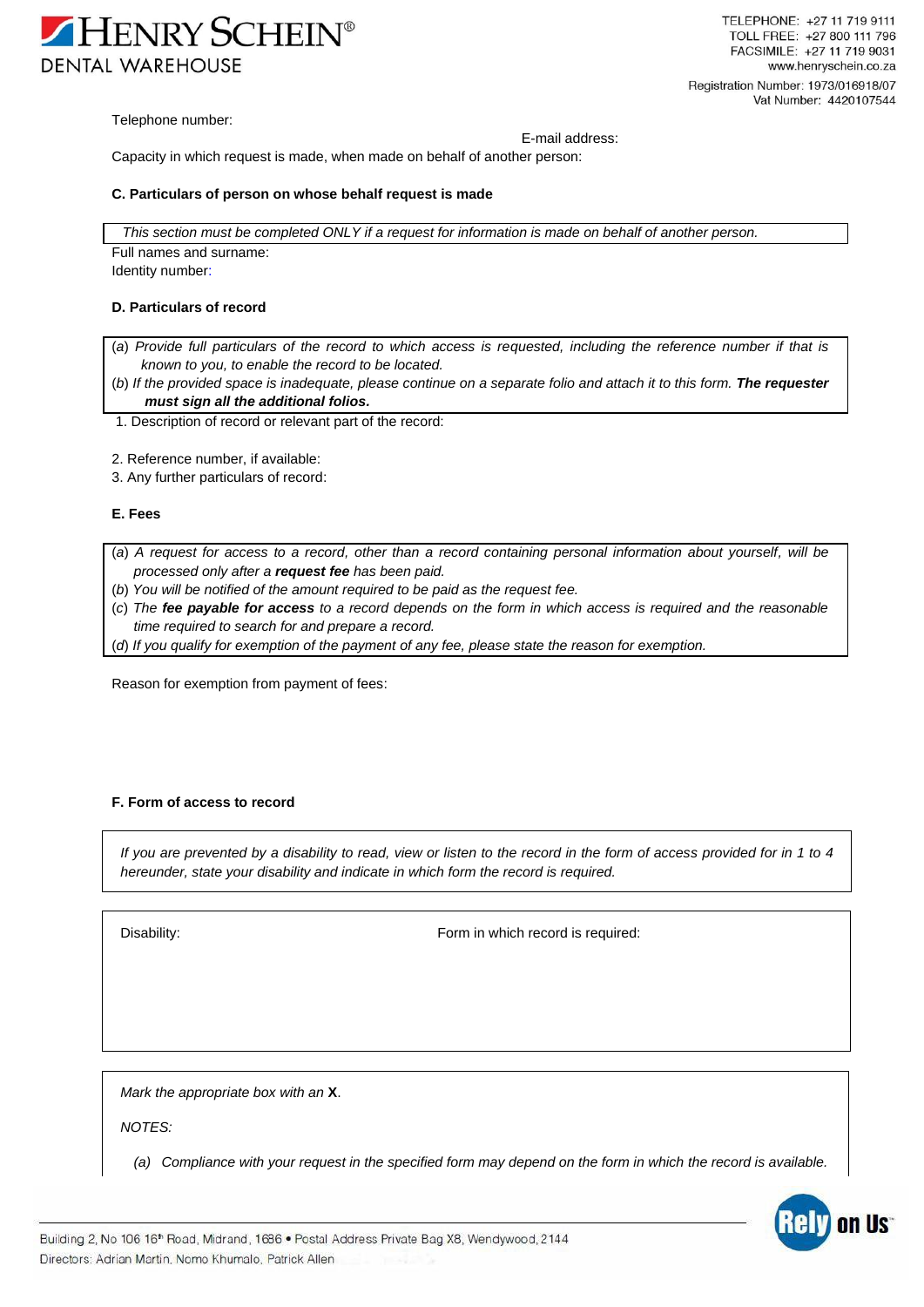- (*b*) *Access in the form requested may be refused in certain circumstances. In such a case you will be informed if access will be granted in another form.*
- (*c*) *The fee payable for access to the record, if any, will be determined partly by the form in which access is requested.*

| 1.<br>If the record is in written or printed form:                                                                                                  |                                 |                                          |                                                               |            |                                                                |  |
|-----------------------------------------------------------------------------------------------------------------------------------------------------|---------------------------------|------------------------------------------|---------------------------------------------------------------|------------|----------------------------------------------------------------|--|
| copy of record*                                                                                                                                     |                                 | inspection of record                     |                                                               |            |                                                                |  |
| 2.<br>If record consists of visual images                                                                                                           |                                 |                                          |                                                               |            |                                                                |  |
| (this includes photographs, slides, video recordings, computer-generated images, sketches, etc.):                                                   |                                 |                                          |                                                               |            |                                                                |  |
| view the images                                                                                                                                     |                                 | copy of the images*                      |                                                               |            | transcription of the<br>images*                                |  |
| 3.<br>If record consists of recorded words or information which can be reproduced in sound:                                                         |                                 |                                          |                                                               |            |                                                                |  |
| cassette)                                                                                                                                           | listen to the soundtrack (audio |                                          | transcription of soundtrack* (written or<br>printed document) |            |                                                                |  |
| 4.<br>If record is held on computer or in an electronic or machine-readable form:                                                                   |                                 |                                          |                                                               |            |                                                                |  |
| printed copy of<br>record*                                                                                                                          | the record*                     | printed copy of information derived from |                                                               |            | copy in computer<br>readable form* (stiffy<br>or compact disc) |  |
| *If you requested a copy or transcription of a record (above), do you wish the copy or<br>transcription to be posted to you?<br>Postage is payable. |                                 |                                          |                                                               | <b>YES</b> | NO.                                                            |  |

# **G. Particulars of right to be exercised or protected**

*If* the provided space is inadequate, please continue on a separate folio and attach it to this form. **The requester** *must sign all the additional folios.*

1. Indicate which right is to be exercised or protected:

2. Explain why the record requested is required for the exercise or protection of the aforementioned right:

# **H. Notice of decision regarding request for access**

*You will be notified in writing whether your request has been approved/denied. If you wish to be informed in another manner, please specify the manner and provide the necessary particulars to enable compliance with your request.*

How would you prefer to be informed of the decision regarding your request for access to the record?

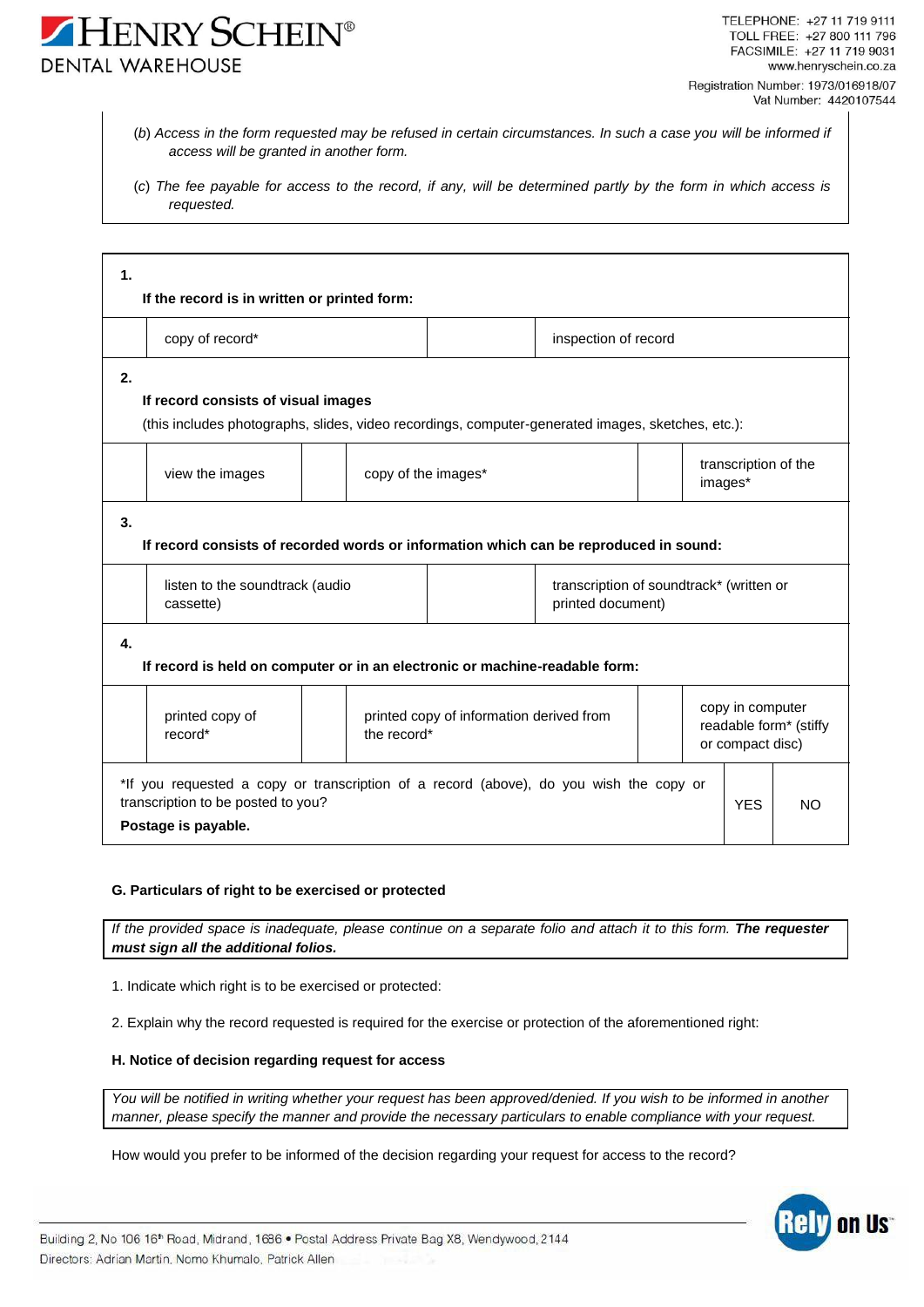

Signed at on this day of 2 .

#### SIGNATURE OF REQUESTER/PERSON ON WHOSE BEHALF REQUEST IS MADE

#### **ANNEXURE B** GENERAL: VALUE-ADDED TAX

Public and private bodies registered under the Value-Added Tax Act, 1991 (Act No. 89 of 1991), as vendors may add value-added tax to all fees prescribed in this Annexure.

## **PART I FEES IN RESPECT OF GUIDE**

1.

The fee for a copy of the guide as contemplated in regulations 2 (3) (*b*) and 3 (4) (*c*) is R0,60 for every photocopy of an A4-size page or part thereof.

## **FEES IN RESPECT OF PRIVATE BODIES**

- 1. The fee for a copy of the manual as contemplated in regulation 9 (2) (*c*) is R1,10 for every photocopy of an A4-size page or part thereof.
- 2. The fees for reproduction referred to in regulation 11 (1) are as follows:

|      |     |                                                                                                                           | R     |
|------|-----|---------------------------------------------------------------------------------------------------------------------------|-------|
|      | (a) | For every photocopy of an A4-size page or part thereof                                                                    | 1,10  |
|      | (b) | For every printed copy of an A4-size page or part thereof held on a computer or<br>in electronic or machine-readable form | 0,75  |
|      | (c) | For a copy in a computer-readable form on-                                                                                |       |
| (i)  |     | stiffy disc                                                                                                               | 7,50  |
| (ii) |     | compact disc                                                                                                              | 70,00 |
| (i)  | (d) |                                                                                                                           | 40,00 |
|      |     | For a transcription of visual images, for an A4-size page or part thereof                                                 |       |
| (ii) |     | For a copy of visual images                                                                                               | 60,00 |
| (i)  | (e) |                                                                                                                           |       |
|      |     | For a transcription of an audio record, for an A4-size page or part thereof                                               | 20,00 |
| (ii) |     | For a copy of an audio record                                                                                             | 30,00 |
|      |     |                                                                                                                           |       |

3.

The request fee payable by a requester, other than a personal requester, referred to in regulation 11 (2) is R50,00.

4.

The access fees payable by a requester referred to in regulation 11 (3) are as follows:

R